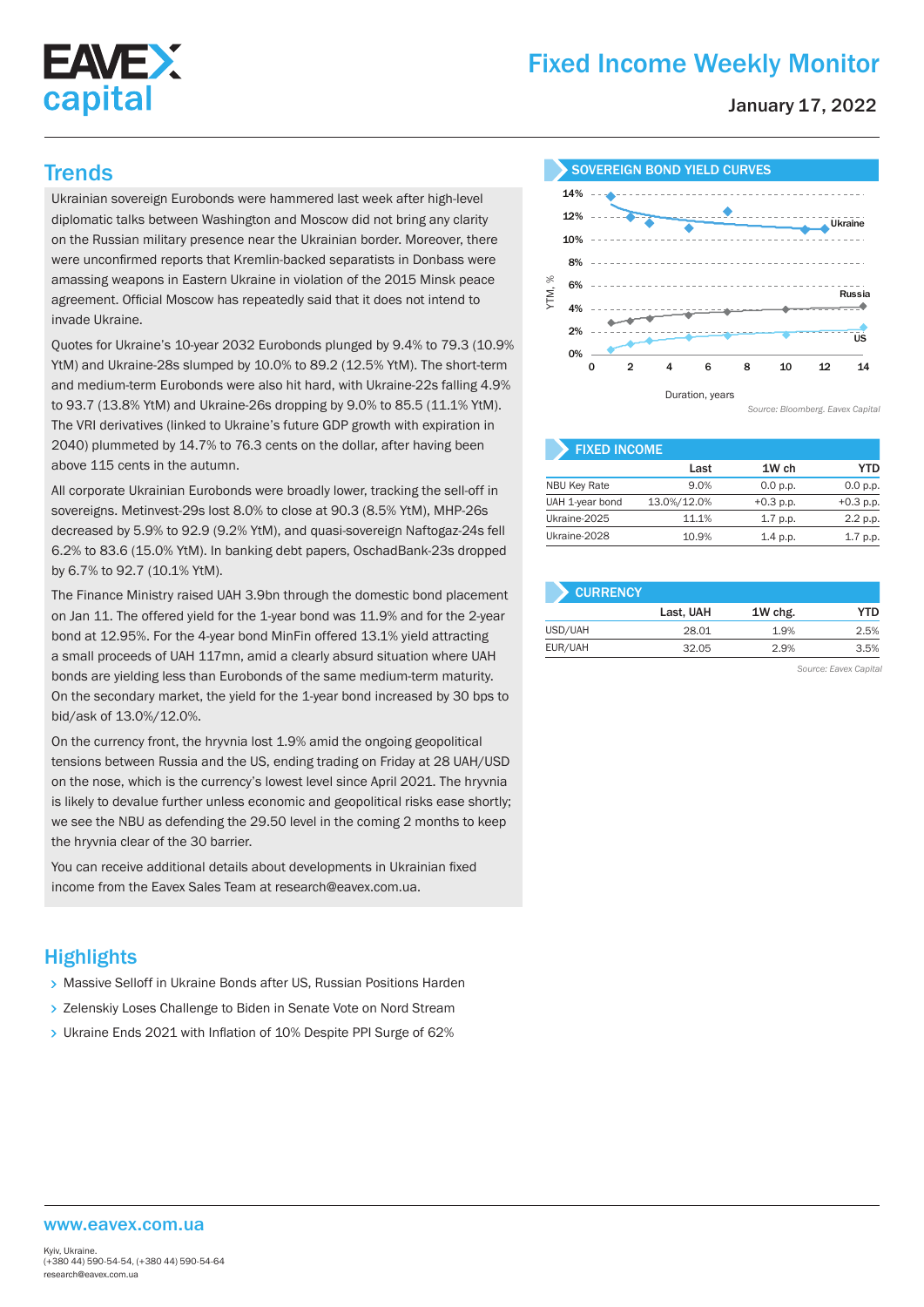

#### January 17, 2022

#### Massive Selloff in Ukraine Bonds after US, Russian Positions Harden

by Will Ritter w.ritter@eavex.com.ua

#### **NEWS**

Ukrainian sovereign bonds suffered stunning losses last week after talks in Geneva and Brussels involving the US, NATO and Russia failed to yield any progress in easing the standoff caused by Russian demands to end NATO expansion and withdraw forces from NATO countries in Eastern Europe. Sovereign yields shot up into the double digits amid drops in price that exceeded 10% in some issues, in a wave of selling that was reminiscent of the initial COVID-19 market panic in March 2020. The long-term benchmark Ukraine-32s ended the week down by 9.4% at 79.3 cents on the dollar, implying a yield of 10.9%, while shorter issues reached yields in the 12-14% range. Investors feared the increased likelihood of military action by Russia, which has built up its forces near the Ukrainian border on three sides. However, the Kremlin denied that is has an intention to launch an invasion. Meanwhile, the US Defense Department announced on Friday (Jan 14) that it had received intelligence that Russia is planning to conduct a "false flag" attack against its own forces in Moldova and/or the occupied Donbass, which it intends to blame on Ukraine in order to justify an invasion.

#### **COMMENTARY**

We suppose that the Kremlin is fully aware that Ukraine has no chance to join NATO. and therefore we see Russia as trying to disguise from the West what it actually wants to gain from its current power play. We continue to believe that Russia will not launch an unprovoked attack against Ukraine, as the costs of such a move in terms of the Western response will simply be too high for the Putin regime to bear. On the other hand, we also see the hard US & NATO stance of defending Ukraine's right to join NATO, despite the alliance having no intention to invite Ukraine in, as a curious ideological position with little benefit and considerable risk. We cannot rule out that the Putin regime has begun acting recklessly and aggressively because it is under some kind of heavy internal pressure which is not visible from the outside. We continue to believe that the Kremlin's real underlying strategy is the same as it has been for the last 8 years - to destabilize Ukraine internally by exploiting the country's domestic political divisions, including by enabling the most hard-line nationalist elements in the political spectrum. Indeed, Western governments have been expressing their alarm over President Zelenskiy's apparent vendetta against his predecessor Petro Poroshenko at a time when the country's two most prominent pro-Western politicians should be putting up a front of unity. Poroshenko is due to return to Kyiv today (Jan 17) from Warsaw and is facing arrest on treason charges brought against him by the General Prosecutor's Office.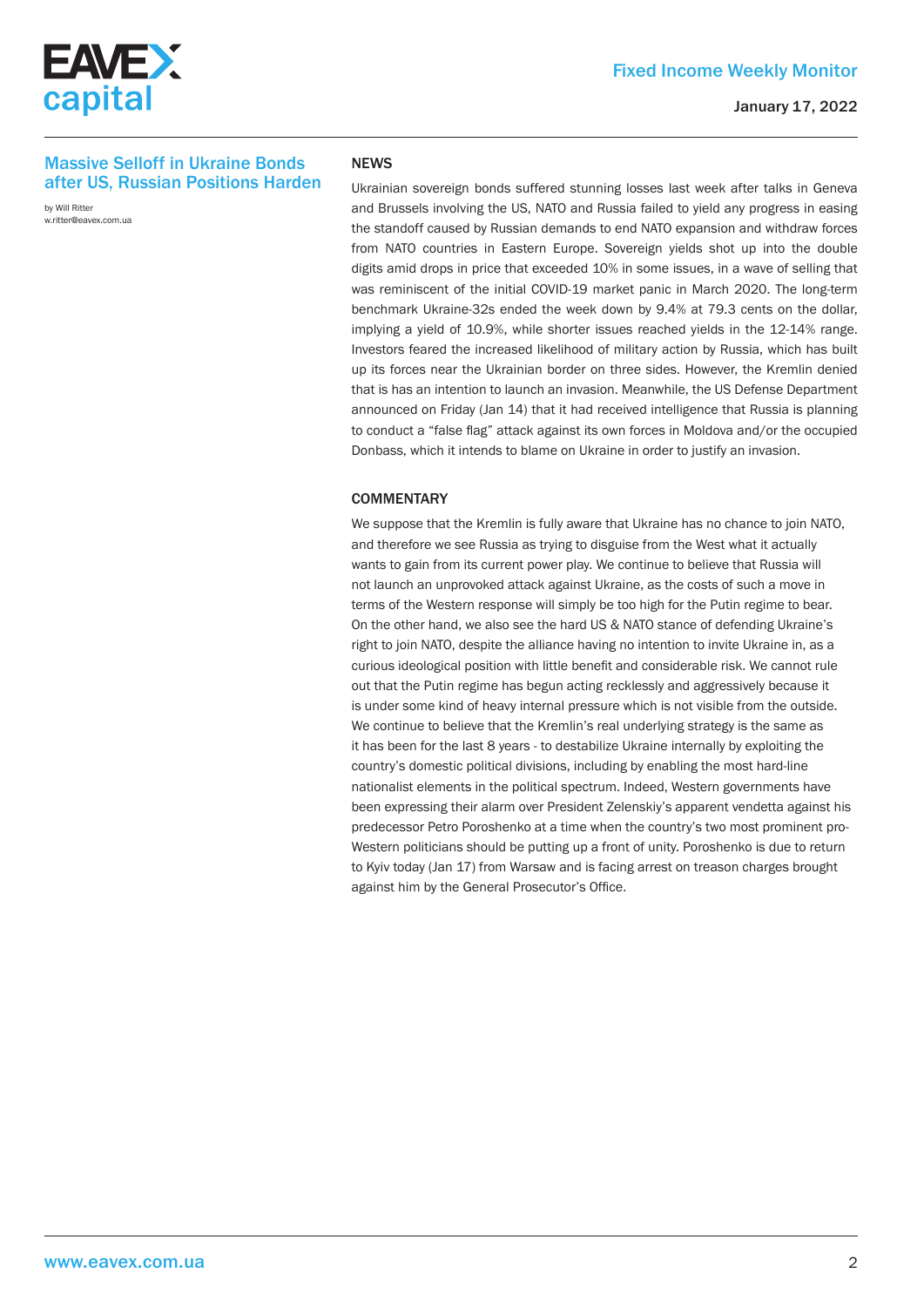



#### January 17, 2022

#### Zelenskiy Loses Challenge to Biden in Senate Vote on Nord Stream

by Will Ritter w.ritter@eavex.com.ua

#### **NEWS**

The US Senate on Thursday (Jan 13) rejected a bill that would have placed new sanctions on the Nord Stream 2 energy pipeline from Russia to Germany, aimed at blocking the project from coming into service. The bill failed by a margin of 55-44 (it required 60 votes to pass) despite the personal lobbying of senators by President Zelenskiy and Ukrainian energy officials. The measure was strongly opposed by the Biden administration, which conducted its own campaign to keep Democratic Party senators in line. Senator Christopher Murphy, a close Biden ally, openly criticized Zelenskiy's attempted intervention in the vote, saying Zelenskiy "mis-reads US politics". The Biden administration contended that sanctions against a key European ally (Germany) would be damaging from a diplomatic standpoint, and also said that it needs to hold the threat of blocking Nord Stream 2 in reserve as leverage to prevent Russia from making aggressive military moves against Ukraine. The bill was sponsored by Republican senator Ted Cruz and was supported by the entire Republican Senate caucus, joined by 6 Democrats.

#### **COMMENTARY**

It looks quite absurd to us that Zelenskiy actively joined with US Republicans in trying to blow up the Biden administration's strategy for defending Ukraine from Russian attack. The comments from Sen. Murphy, though understated, indicate the clear annoyance of the US administration with what it likely sees as Zelenskiy's lack of strategic competence. In our view, Zelenskiy is clearly missing the forest for the trees here, as he appears to be motivated by the relatively paltry sum of USD 1.5bn per year in natgas transit fees which Ukraine stands to lose from Nord Stream 2, rather than by maintaining strong relations with the US administration at a time when Washington and Kyiv absolutely need to be on the same page. Despite Biden's current domestic political difficulties, he showed rather emphatically that he is still firmly in charge of US foreign policy by preventing Democratic defections and shutting down Cruz's bill. In the larger scheme of the current confrontation between the West and Russia, the squabbling over Nord Stream 2 is a mere sideshow.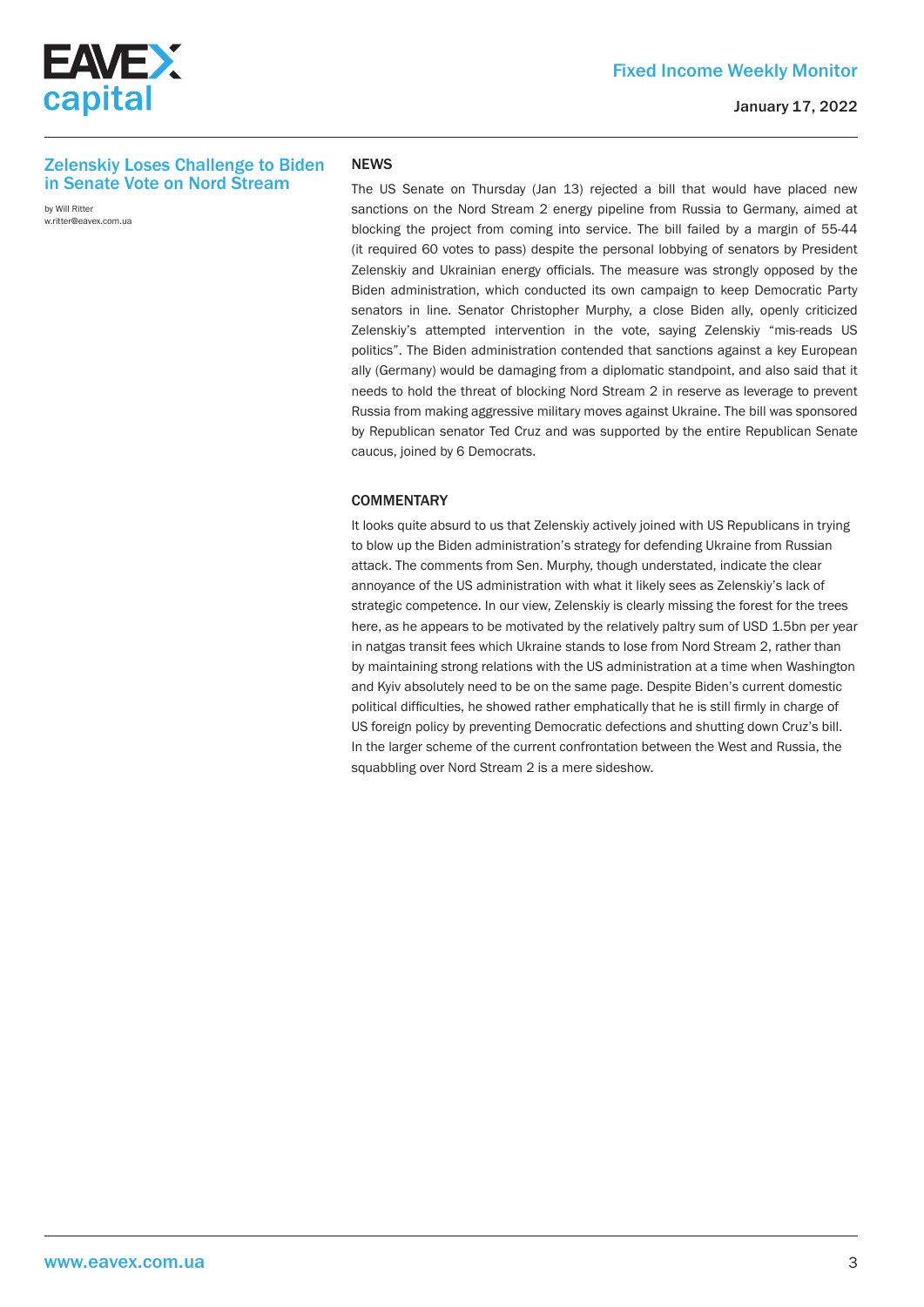

### Ukraine Ends 2021 with Inflation of 10% Despite PPI Surge of 62%

by Dmitry Churin d.churin@eavex.com.ua

#### **NEWS**

Ukraine's officially reported consumer price inflation has come in at 10.0% YoY for fullyear 2021 following the December data published by the State Statistics Committee (UkrStat) last week. The rolling 12-month inflation figure accelerated from 6.1% in January to 10.9% in October with a moderate contraction in the November-December period due to the high comparison base. Major consumer price categories showed the following full-year performances: food +12.7%, clothing -3.5%, utility services +9.8%, healthcare +6.1%. The highest jump in subcategories was in sunflower oil, which jumped in price by 38.8% in 2021. For December alone, the CPI index moved up by 0.6% MoM. Meanwhile, in producer prices, there was a huge 62% YoY hike in 2021. In major producer price categories, extraction sector prices grew by 56%, aggregate manufacturing prices increased by 28%, and utility sector prices surged by 2.9х YoY over 2021.



*Source: State Statistics Committee*

#### **COMMENTARY**

The actual FY21 consumer inflation came above the government's target of 7.3% YoY inflation, while falling exactly in line with our initial forecast of 10.5% YoY figure. The main factor behind the higher inflation last year was a substantial increase in food and energy prices worldwide. Our current projection for consumer inflation in 2022 is 9.5%, which should be considered as quite an optimistic scenario as huge producer price index growth last year is expected to translate into a corresponding increase in final consumer goods prices this year.

A separate big challenge for Ukraine in 2022 is natural gas imports. The country started the year with 13.5bn cubic meters (cu-m) of gas in the underground storages, while in December alone there was 2.5bn cu-m taken from the storages. Currently the gas price benchmark in Europe stands at USD 1,030 per 1,000 cu-m, which is three times higher than a year ago. Ukraine's energy-inefficient economy is struggling to bear this high natural gas price, forcing the government to subsidize households and certain industries.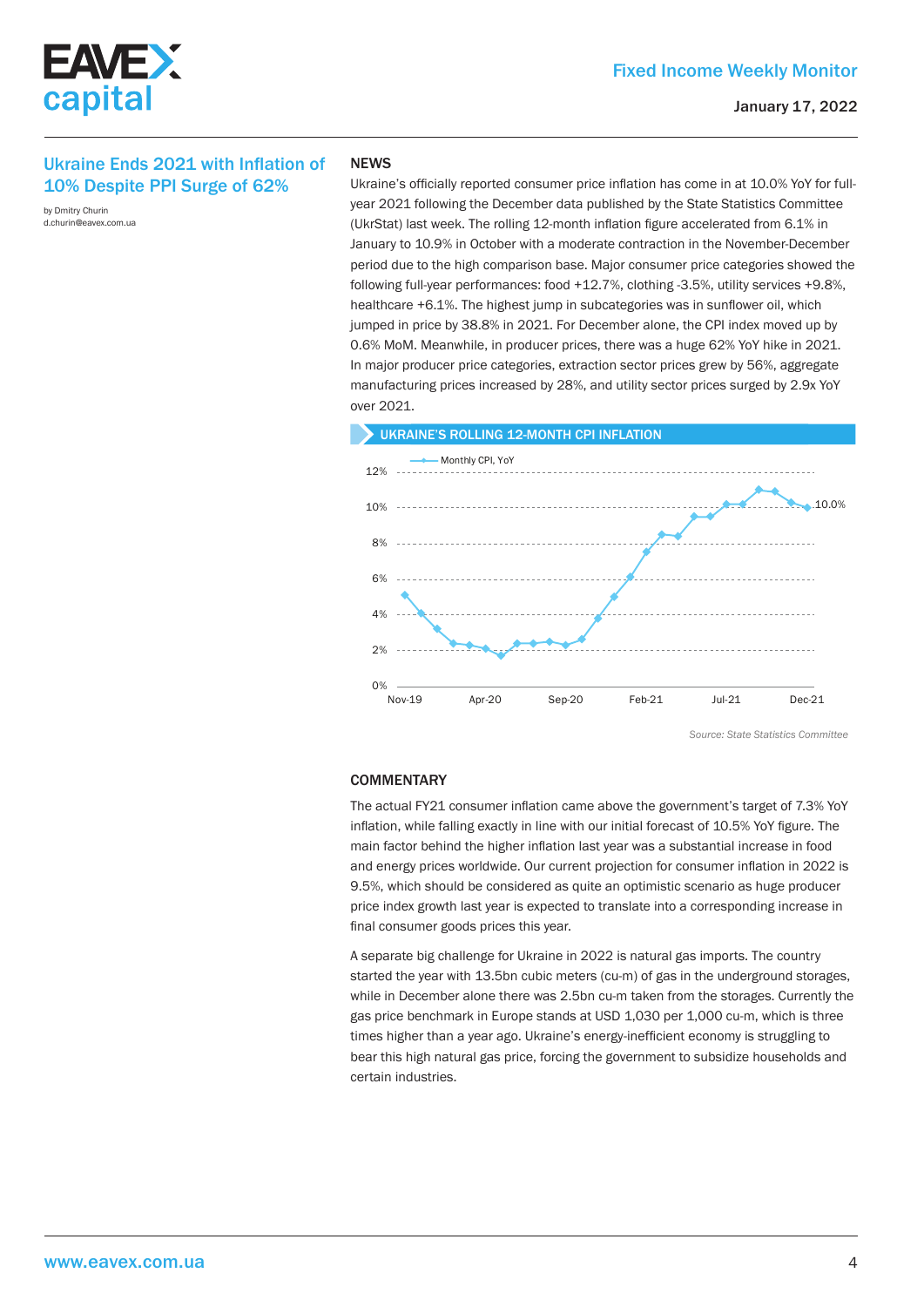

| <b>SELECTED UKRAINIAN EUROBONDS</b> |                     |                         |           |        |                         |                  |            |                      |
|-------------------------------------|---------------------|-------------------------|-----------|--------|-------------------------|------------------|------------|----------------------|
| <b>Issue</b>                        | Indicative<br>Price | Price ch.,<br>$W/W$ , % | YTM,<br>% | Coupon | <b>Maturity</b><br>Date | Volume<br>USD mn | Currency   | Ratings <sup>1</sup> |
| Sovereign Eurobonds                 |                     |                         |           |        |                         |                  |            |                      |
| Ukraine, 2022                       | 93.7                | $-4.9%$                 | 13.8%     | 7.75%  | 1 Sept 2022             | 1,384            | <b>USD</b> | B3/B/B               |
| Ukraine, 2026                       | 85.5                | $-9.0%$                 | 11.1%     | 7.75%  | 1 Sept 2026             | 1,318            | <b>USD</b> | B3/B/B               |
| Ukraine, 2028                       | 89.2                | $-10.0%$                | 12.5%     | 9.75%  | 1 Nov 2028              | 1,600            | <b>USD</b> | B3/B/B               |
| Ukraine, 2032                       | 79.3                | $-9.4%$                 | 10.9%     | 7.38%  | 25 Sept 2032            | 3,000            | <b>USD</b> | B3/B/B               |
| Ukraine, GDP-linked                 | 76.3                | $-14.7%$                |           |        | 31 May 2040             | 3,214            | <b>USD</b> | /B/                  |
| <b>Corporate Eurobonds</b>          |                     |                         |           |        |                         |                  |            |                      |
| <b>Kernel</b> , 2027                | 94.8                | $-3.3%$                 | 8.0%      | 6.75%  | 27 Oct 2027             | 300              | <b>USD</b> | $/B+/$               |
| MHP, 2026                           | 92.9                | $-5.9%$                 | 9.2%      | 6.95%  | 4 Apr 2026              | 550              | <b>USD</b> | B3/B/B               |
| MHP, 2029                           | 89.3                | $-3.4%$                 | 8.3%      | 6.25%  | 19 Sept 2029            | 350              | <b>USD</b> | B3/B/B               |
| DTEK Energy, 2027                   | 46.9                | $-9.5%$                 | 20.3%     | 5.00%  | 31 Dec 2027             | 1,645            | <b>USD</b> | $\frac{1}{2}$        |
| Metinvest, 2026                     | 97.5                | $-5.4%$                 | 8.2%      | 8.50%  | 23 Apr 2026             | 648              | <b>USD</b> | $B2/B/BB-$           |
| Metinvest, 2029                     | 90.3                | $-8.0%$                 | 8.5%      | 7.75%  | 17 Oct 2029             | 500              | <b>USD</b> | $B2/B/BB-$           |
| NaftoGaz, 2024                      | 83.6                | $-6.2%$                 | 15.0%     | 7.125% | 19 Jul 2024             | 600              | <b>EUR</b> | $\frac{1}{2}$        |
| <b>Ukrainian Railways</b>           | 95.0                | 0.0%                    | 10.6%     | 8.25%  | 9 Jul 2024              | 500              | <b>USD</b> | $\frac{1}{2}$        |
| <b>Bank Eurobonds</b>               |                     |                         |           |        |                         |                  |            |                      |
| UkrEximBank, 2023                   | 97.5                | $-2.1%$                 | 7.9%      | 9.00%  | 9 Feb 2023              | 125              | <b>USD</b> | B3//B                |
| UkrEximBank, 2025                   | 96.2                | $-4.4%$                 | 10.6%     | 9.75%  | 22 Jan 2025             | 600              | <b>USD</b> | B3//B                |
| Oschadbank, 2023                    | 92.7                | $-6.7%$                 | 10.1%     | 9.38%  | 10 Mar 2023             | 700              | <b>USD</b> | B2//B                |
| Oschadbank, 2025                    | 98.9                | $-0.5%$                 | 10.4%     | 9.63%  | 20 Mar 2025             | 250              | <b>USD</b> | B2//B                |

*Source: Boerse-Berlin, Boerse-Stuttgart. cbonds, TR Data, Eavex Research 1 Moody's/S&P/Fitch*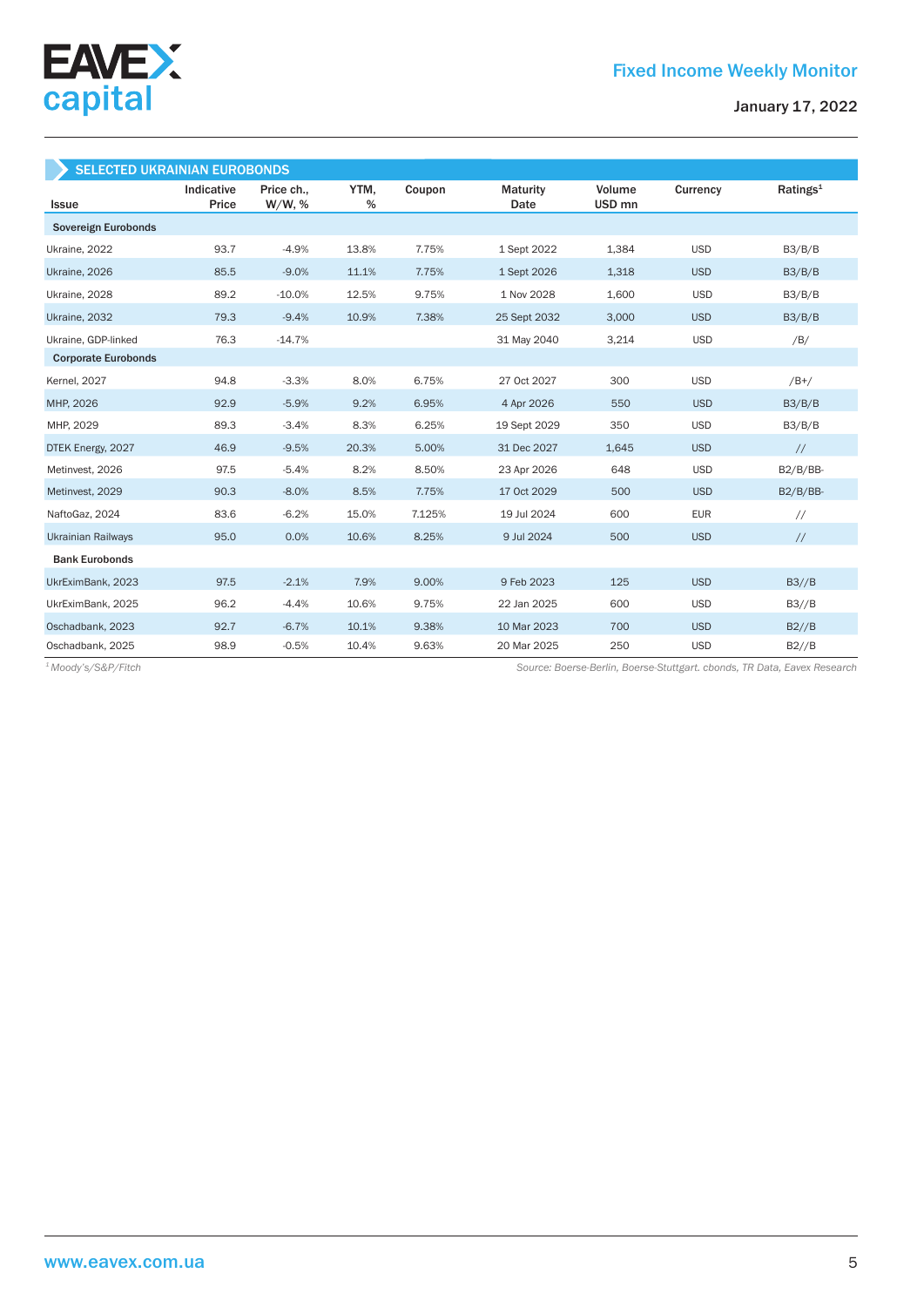

# UKRAINIAN DOMESTIC BONDS

|                              |             |             |           |           | Coupon |                      | Volume           |
|------------------------------|-------------|-------------|-----------|-----------|--------|----------------------|------------------|
| Issue                        | Price (Bid) | Price (Ask) | YTM (Bid) | YTM (Ask) | Period | <b>Maturity Date</b> | UAH mn           |
| <b>UAH denominated Bonds</b> |             |             |           |           |        |                      |                  |
| UA4000204002                 | 101.3       | 102.0       | 11.8%     | 10.8%     | S/A    | 11 May 2022          | 12,917           |
| UA4000218325                 | 99.7        | 100.2       | 12.2%     | 11.2%     | S/A    | 20 Jul 2022          | 13,415           |
| UA4000199210                 | 101.0       | 101.6       | 13.0%     | 12.0%     | S/A    | 12 Oct 2022          | 14,993           |
| UA4000201255                 | 104.1       | 105.1       | 13.1%     | 12.3%     | S/A    | 24 May 2023          | 6,470            |
| UA4000201255                 | 93.3        | 95.2        | 13.8%     | 12.8%     | S/A    | 22 May 2024          | 18,105           |
| UA4000204150                 | 102.4       | 103.4       | 15.4%     | 15.0%     | S/A    | 26 Feb 2025          | 41,080           |
| UA4000207518                 | 81.6        | 82.6        | 15.5%     | 15.2%     | S/A    | 20 May 2027          | 7,018            |
|                              |             |             |           |           |        |                      |                  |
| <b>USD denominated Bonds</b> |             |             |           |           |        |                      |                  |
| UA4000218333                 | 99.9        | 100.4       | 3.8%      | 3.2%      | S/A    | 14 Jul 2022          | <b>USD 336mn</b> |

*Source: TR Data, Eavex Research*